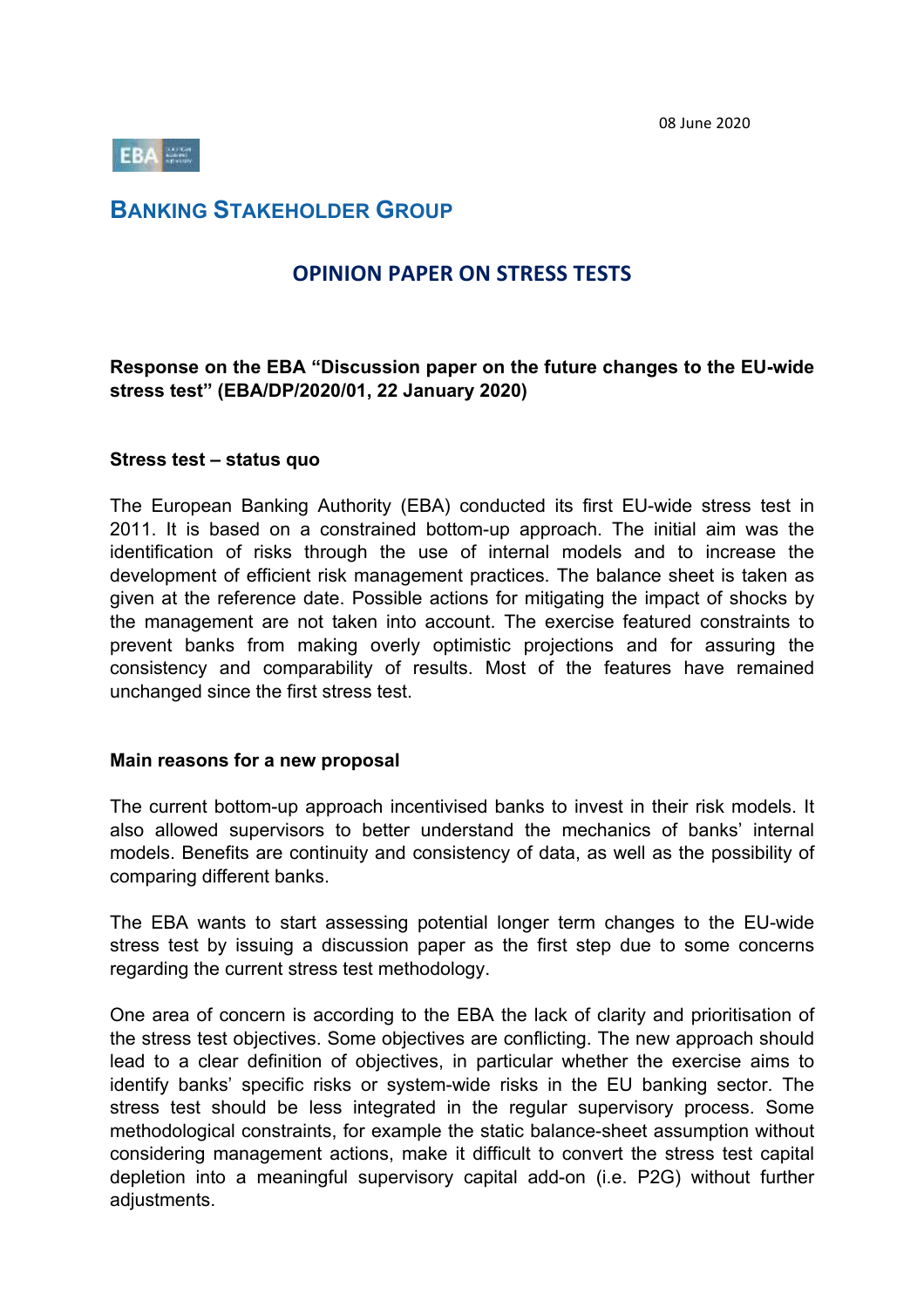Another concern is the ownership of the results. Currently, banks provide projections that can be overridden by the supervisory benchmarks and challenger models. Banks are asked to confirm the figures before publication. However, they do not necessarily need to agree with them.

An additional concern is related to the resource-intensive nature of the exercise for all parties involved. The exercise should become more cost-efficient.

#### **Basis and criteria for a new proposal**

The new framework confirms that the stress test is primarily a micro-prudential exercise. Main objectives are the identification of risks and the assessment of banks' capital adequacy. For supervisors, it is a support for the SREP and the assessment of capital planning. For banks, it should complement their internal capital adequacy assessment process (ICAAP) and improve their internal risk management practices.

According to the EBA the changes should fulfil four criteria – relevance, comparability, transparency and cost-efficiency of the exercise.

Relevance – stress test projections should be as close as possible to the actual impact on capital should materialise an adverse scenario.

Comparability – facilitating a level playing field across banks and jurisdictions in the EU. Parallel considering banks' specificities and individual risk profiles.

Transparency – allowing markets and the wider public to gain information from the supervisory stress test.

Cost-efficiency – fulfilling the stress test objectives with commensurate resources from both supervisors and banks.

#### **Two leg approach**

The proposal is based on two legs. The supervisory leg should be a basis for supervisory decisions, directly linked to the P2G setting, and a constrained approach. The bank leg should focus on disclosure and market discipline – and allow more flexibility.

#### **Supervisory leg**

The supervisory leg should be based on a constrained bottom-up approach (similar to the current framework). Banks' projections should be challenged and the quality be assured by supervisors using various challenger models and benchmarking tools. Due to the ownership by the supervisor and the lighter QA interaction, as well as the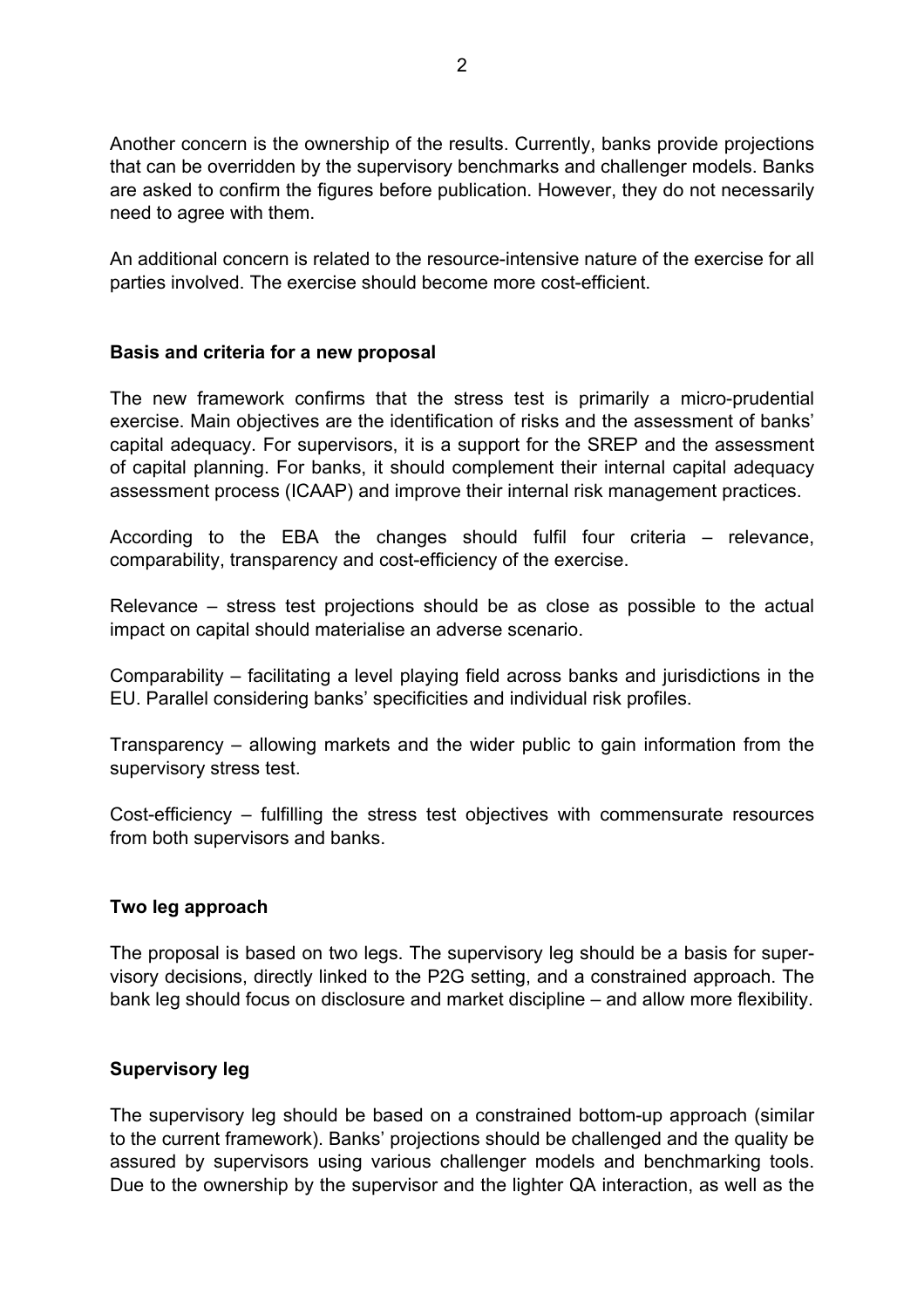potential usage of top-down features, the new framework could deviate from the current approach in the following aspects:

- The static balance-sheet assumption could be relaxed by allowing the incorporation of certain actions implemented before the end of the QA phase.
- A limited set of methodological constraints could be relaxed (but not to the same extent as could be the case for the bank leg).
- The granularity of templates could be reduced (especially in connection with the potential top-down features).

# **Bank leg**

The bank leg should be obtained by using a flexible bottom-up approach. The methodology should be less prescriptive but still be based on the same scenarios and templates that are common for all banks in order to have a comparable data set across banks. The results would not be quality assured by the supervisor, giving full ownership of the results to banks. Nonetheless, supervisors could conduct basic checks.

## **Communication of stress test results**

Two different stress test results would be obtained, reflecting the supervisory leg and the bank leg. Both results should be disclosed to increase the relevance of the exercise. The EBA would disclose, bank by bank and on aggregate, the results derived from the supervisory leg, limited to the capital ratios which are relevant to capital distribution and key drivers for each scenario. The EBA would additionally disclose, bank by bank, granular data based on the bank leg, based on common disclosure templates similar to the EBA transparency templates of the 2020 stress test. Since two different results would be disclosed, an explanation of the differences between the two would have to be provided.

# **Advantages of the new approach according to the EBA**

The EBA sees advantages of the new approach in all of the before mentioned four criteria.

Relevance – The bank leg increases the relevance for banks' own risk management because the possibility of deviating in the bank leg from methodological constraints would allow banks to leverage more on their own models. The supervisory leg increases the relevance for supervisors. The relaxation of some constraints will make the results more realistic. The supervisory leg assures the reliability of the projections by using a combination of a constrained bottom-up approach, potential top-down features and supervisory QA. The overall relevance would be achieved due to a clear ownership of results. The bank leg would be owned by banks, which would decide how to model the projections, while the supervisory leg would be owned by the supervisors.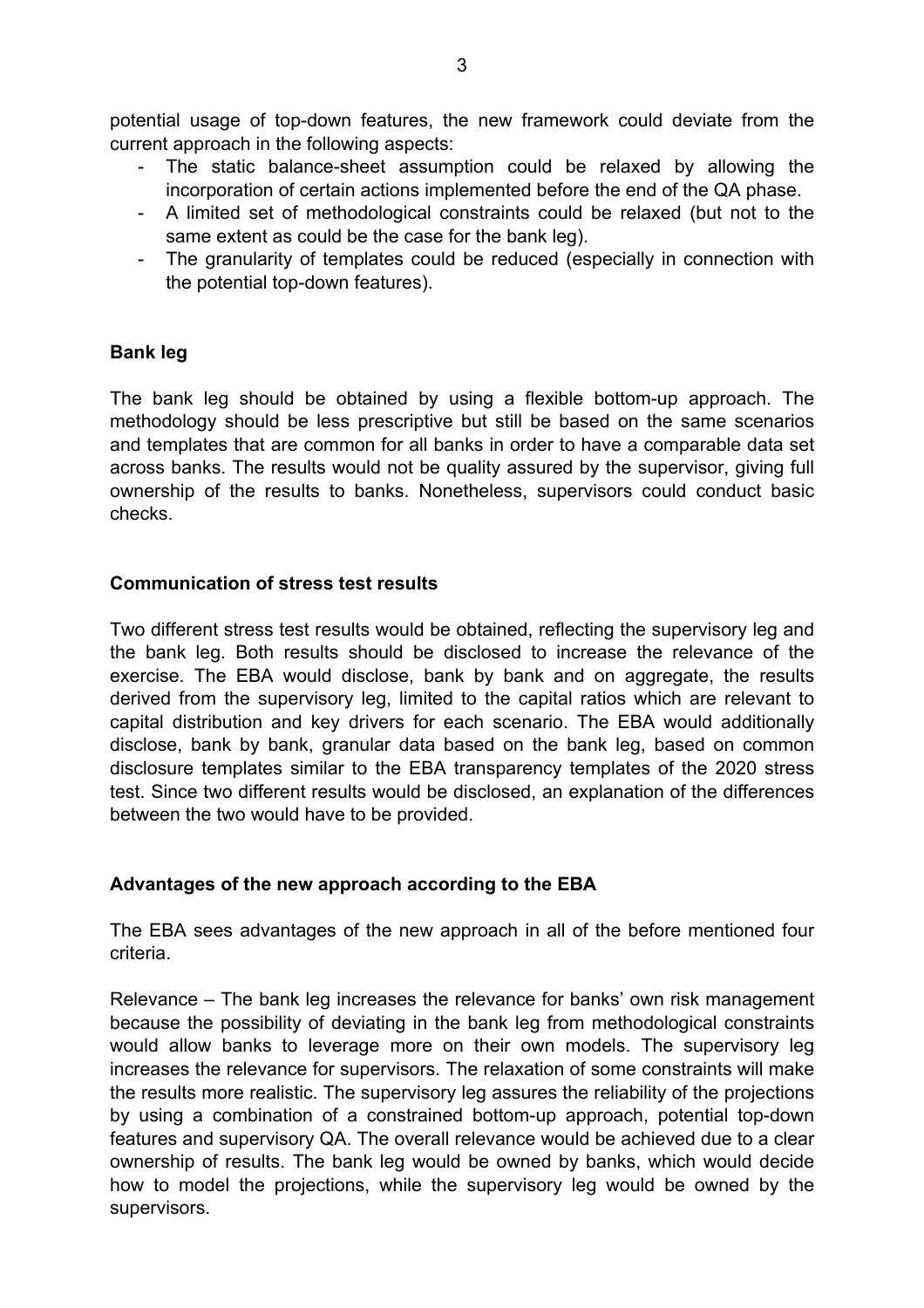Comparability – In general, the bank leg results will not be directly comparable because banks may make stronger use of own models. In addition, the absence of supervisory QA will make these results less comparable. The lower comparability would be mitigated by disclosing information in a standardised format on their deviation from the constrained bottom-up approach, explaining which constraints they have relaxed. The comparability of the supervisor leg results will remain high due to the presence of methodological constraints and to the consistent application of supervisory models.

Transparency – Transparency would remain at the level by the current stress test or slightly increase.

Cost-efficiency – Banks would have to produce two sets of results. Providing an additional set of results for the bank leg will require extra efforts. That would be reduced by a lighter QA process and fewer iterations with the supervisors in the supervisory leg.

## **BSG position on status quo**

The BSG welcomes the initiative of the EBA to consider methodological changes on the current EU-wide stress test. Almost ten years after the introduction of the first stress test by the EBA quite a lot of experience has occurred that should be incorporated to strategically further develop the stress test. The BSG agrees with the EBA that there is room for improvement in both conceptual and practical areas. The BSG sees some weaknesses of the current stress test, for example:

- Conceptually, a top down approach cannot adequately reflect the specifics of business models of an individual bank.
- Closely connected to that, communication with market participants who expect a close linkage between stress results and business model is difficult in a top down approach.
- Results have to be generated by models that are not really sound from the perspective of the respective bank using different internal models.
- Closely connected to that, results lack a high degree of relevance because they just partially reflect the specifics of the banks´ business model.
- The exercise is time consuming and less meaningful due to the supervisory stress models and constraints.

#### **BSG concerns on the discussion paper**

From a conceptual point of view it is difficult to understand the rationale of EBA decision to incorporate two approaches. The bank leg is based on a bottom up approach whereas the supervisory leg follows another bottom up approach. In line with this, it is not entirely clear why at least two bottom-up based legs should be followed. It seems that the EBA would like to combine two different aspects. On the one hand bank specific business models should be illustrated within the stress test, on the other hand a high degree of comparability to be achieved. There is always a tension between individuality and comparability. The BSG doubts whether delivering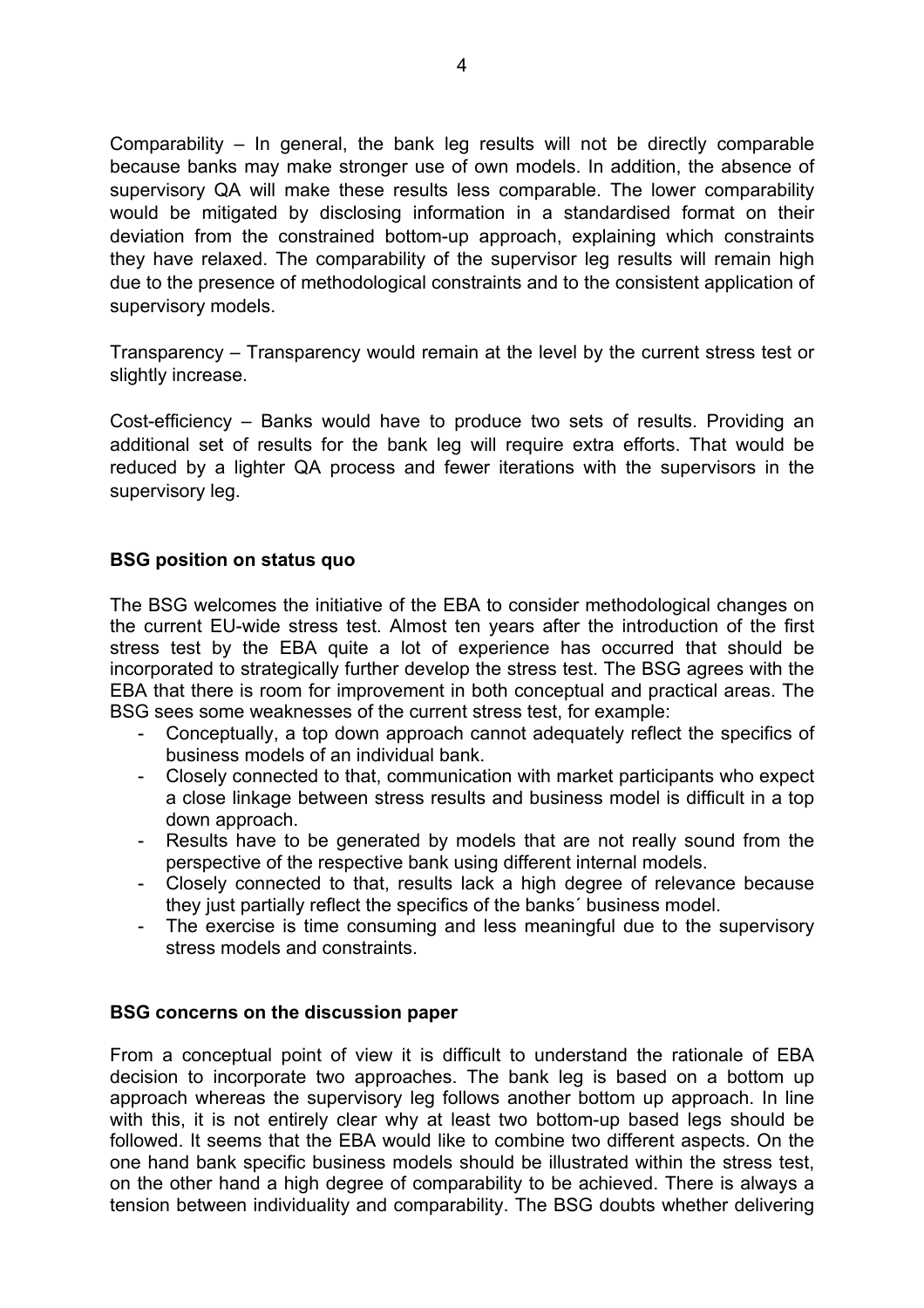two outcomes using two approaches can solve this tension. The BSG suggests to add further clarity on the objectives, while to consider that maintaining several objectives casts doubt to whether the proposal is manageable.

When following two different approaches the relevance of the results for both banks and market participants could be questionable. Both approaches are bottom-up. The bank leg is not entirely following the internal models used by banks. As both measurement methods are based on different grounds (with less flexibility regarding the supervisory leg and more regarding the bank leg) the outcome cannot be verified by comparing the results. They are not two sides of the same coin. From a conceptual point of view, the question remains what result reflects the reality of the individual bank in a proper way. It would be clearer if the EBA would categorise their proposal as two versions of the same approach rather than "two conceptually different approaches".

In the bank leg there are quite many restrictions required by the EBA to be fulfilled. Banks are not free to just present data produced from their own internal models. Therefore, the examination of the bank leg wouldn´t be in line with the specifics of the respective banks. Therefore, banks themselves would hardly use the results of this part of the stress test for management purposes.

The BSG draws the attention of the EBA to the US experience where a dual method is already used but largely criticised. The FED therefore started to provide more transparency on its modelling and results. Banks in the US have hardly been able to truly explain the differences between bank leg and supervisory leg.

The BSG sees difficulties in analysing results from stress tests as, at least, three different stress tests outcomes have to be disclosed – supervisory leg, bank leg, and ICAAP. For analysts the question might arise which outcome shows the reality in the best way or which figure is the correct one. Maybe analysts would assume that the bank leg would be closest to the internally used models and therefore think that the results represent the bank´s internal view best. However, due to the restrictions mentioned in the discussion paper regarding the measurement, it doesn't really reflect the perspective of the individual bank. Furthermore there might be a large difference in the results between the bank leg and the supervisory leg. Analysts will ask for clarifying the differences in the outcome of both legs of the stress test. So, both the bank leg as well as the supervisory leg would have to be verbally clarified extensively (even if a reconciliation would have to be disclosed) – as regards the bank leg: because it doesn't really represent the view of the bank; and the supervisory leg because it is so much restricted by constraints of the EBA that the result is even farther away from the bank´s internal risk management.

If figures don't stand for themselves but need to be clarified intensively, market participant always get a bit suspicious whether the results can be trusted. There would always be some mistrust in the market when the expectation of a bank leg will be that it is more or less in line with internal models which, in reality, according to the proposal of the EBA will not be the case. The name bank leg gives the impression that it reflects the bank´s perspective based on their internal models. The BSG proposes that that the bank leg is, as far as possible and agreed with the supervisor, aligned with internal models used for ICAAP".